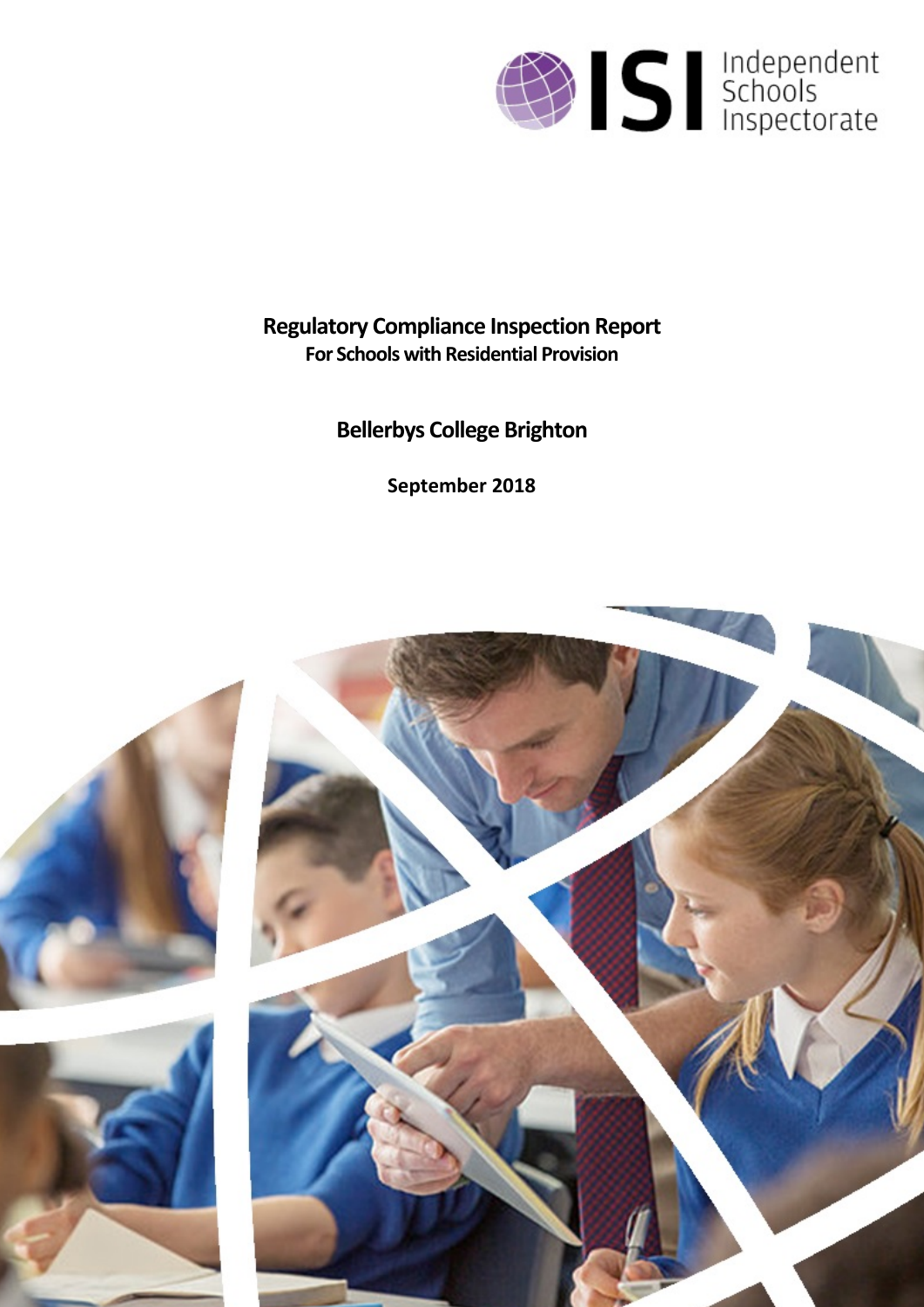## <span id="page-1-0"></span>**Contents**

| <b>Contents</b> |                                                                      |                         |
|-----------------|----------------------------------------------------------------------|-------------------------|
|                 | <b>School's Details</b>                                              | 3                       |
| 1.              | <b>Background Information</b>                                        | 4                       |
|                 | About the school                                                     | 4                       |
|                 | What the school seeks to do                                          | 4                       |
|                 | About the pupils                                                     | 4                       |
| 2.              | <b>Regulatory Compliance Inspection</b>                              | 5                       |
|                 | Preface                                                              | 5                       |
|                 | <b>Key findings</b>                                                  | 6                       |
|                 | PART 1 - Quality of education provided                               | 6                       |
|                 | PART 2 - Spiritual, moral, social and cultural development of pupils | 6                       |
|                 | PART 3 - Welfare, health and safety of pupils                        | 6                       |
|                 | PART 4 – Suitability of staff, supply staff, and proprietors         | $\overline{\mathbf{z}}$ |
|                 | PART 5 - Premises of and accommodation at schools                    | $\overline{7}$          |
|                 | <b>PART 6 - Provision of information</b>                             | $\overline{7}$          |
|                 | PART 7 - Manner in which complaints are handled                      | $\overline{\mathbf{z}}$ |
|                 | PART 8 - Quality of leadership in and management of school           | $\overline{\mathbf{z}}$ |
| 3.              | <b>INSPECTION EVIDENCE</b>                                           | 8                       |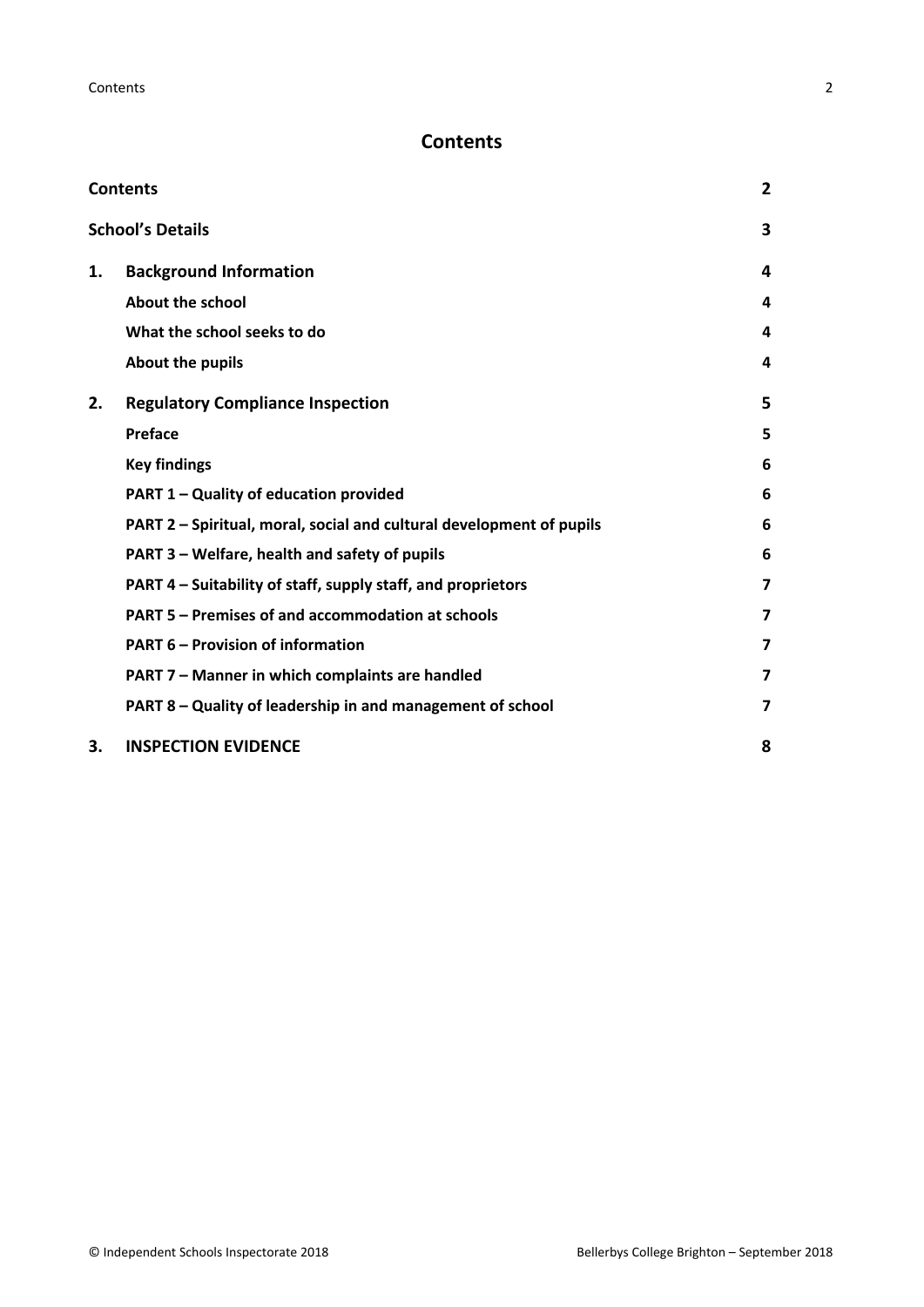| <b>College</b>            | Bellerbys College, Brighton                                               |     |                   |     |
|---------------------------|---------------------------------------------------------------------------|-----|-------------------|-----|
| <b>DfE</b> number         | 846/6009                                                                  |     |                   |     |
| <b>Address</b>            | <b>Billington Way</b><br><b>Brighton</b><br><b>East Sussex</b><br>BN1 4LF |     |                   |     |
| <b>Telephone number</b>   | 01273 339200                                                              |     |                   |     |
| <b>Email address</b>      | smower@studygroup.com                                                     |     |                   |     |
| Principal                 | <b>Mr Simon Mower</b>                                                     |     |                   |     |
| <b>Chair of governors</b> | Mr Mike Everett                                                           |     |                   |     |
| Age range                 | 13 to 19                                                                  |     |                   |     |
| Number of pupils on roll  | 632                                                                       |     |                   |     |
|                           | <b>Boys</b>                                                               | 319 | Girls             | 313 |
|                           | Day pupils                                                                | 83  | <b>Boarders</b>   | 549 |
|                           | <b>Seniors</b>                                                            | 101 | <b>Sixth form</b> | 531 |
| <b>Inspection dates</b>   | 26 to 27 September 2018                                                   |     |                   |     |

## <span id="page-2-0"></span>**School's Details**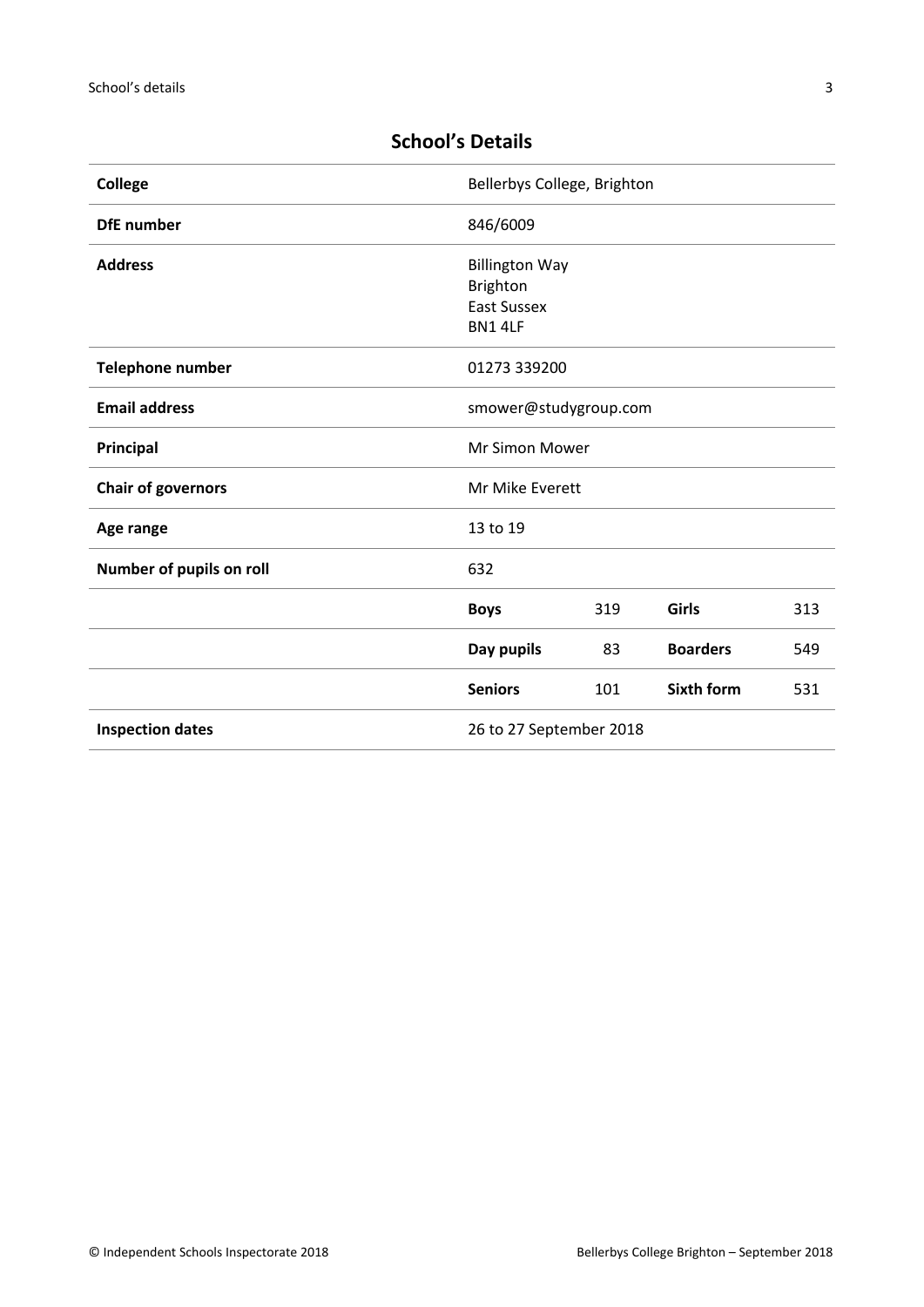## <span id="page-3-0"></span>**1. Background Information**

#### <span id="page-3-1"></span>**About the school**

- 1.1 Bellerbys College, Brighton is a co-educational independent school for pupils aged 13 to 19, specialising in educating overseas pupils. Its proprietor is Bellerbys Educational Services, part of Study Group, a global organisation which owns three colleges in the UK as well as language schools and international study centres. It is governed by a board of directors which has oversight of all three colleges.
- 1.2 Since the previous inspection, an advisory board has been created to oversee the working of the school and hold leadership to account. In 2016 the college lowered the age for admission to pupils aged 13. The senior management has been restructured, provision for pupils with SEND and the more able clarified and a new library created.
- 1.3 The school provides on-site boarding accommodation for pupils aged 13 to 19. A large number of boarders live with host families. Pupils aged over 18 may choose to live in off-site accommodation provided by the school; such provision is outside the remit of this report.

#### <span id="page-3-2"></span>**What the school seeks to do**

1.4 The school aims to provide an education which successfully prepares pupils for entry to UK universities. It sets out to create a supportive environment in which all pupils receive individual support and challenge in order to fulfil their potential, develop independence, personal and moral values and an active sense of social responsibility.

#### <span id="page-3-3"></span>**About the pupils**

- 1.5 Pupils come from 61 different countries. Almost all pupils speak English as an additional language, and the school provides English lessons at a level appropriate to pupils' competence on entry. Pupils come from professional families and from a wide range of previous educational systems. The pupil cohort changes frequently, so that it is difficult to gather meaningful comparative data on pupils' ability and achievement.
- 1.6 The school has identified 15 pupils as having special education needs and/or disabilities, mostly with mild learning issues. The school provides additional challenging programmes for a small number of more able pupils.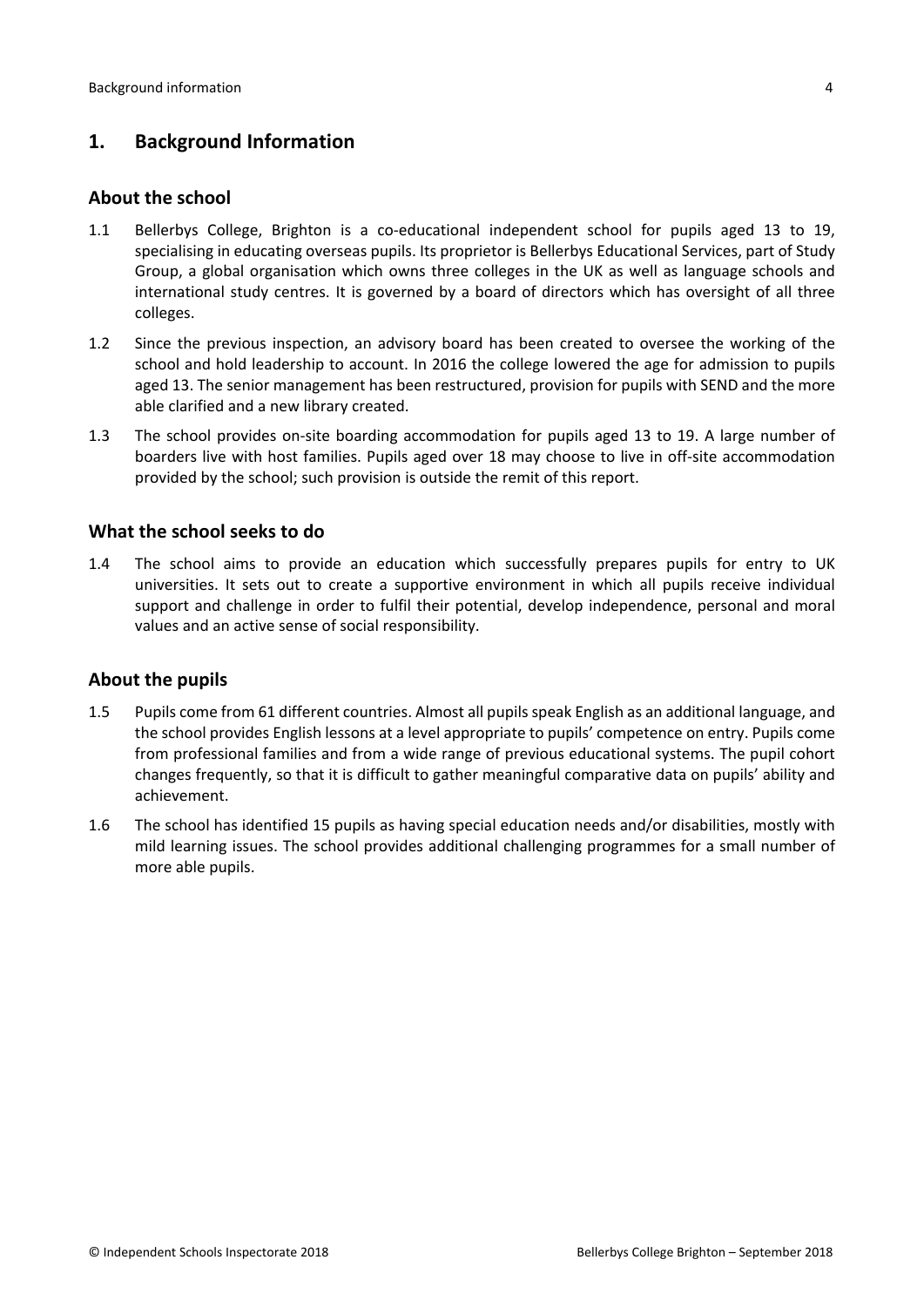## <span id="page-4-0"></span>**2. Regulatory Compliance Inspection**

#### <span id="page-4-1"></span>**Preface**

The registration authority for independent schools is the Department for Education (DfE), which directs inspection according to a specified frequency or at any time where the DfE has particular concerns about a school. The Independent Schools Inspectorate (ISI) is the body approved by the Secretary of State for the purpose of inspecting schools which are, or whose heads are, in membership of the associations which form the Independent Schools Council (ISC) and reporting on the extent to which they meet the Independent School Standards ('the standards') in the Schedule to the Education (Independent School Standards) Regulations 2014. Accordingly, inspection records whether the school meets each of these standards, which are arranged in eight Parts, each of which is divided into separate paragraphs. Additionally, the inspection reports on the school's accessibility plan under Schedule 10 of the Equality Act 2010 and the ban on corporal punishment under section 548 of the Education Act 1996. It comments on the progress made by the school in meeting the compliance action points set out in the school's most recent statutory inspection.

This inspection also contains specific judgements on the National Minimum Standards for Boarding Schools ('boarding NMS'). It also comments on the progress made by the school in meeting the compliance action points set out in the most recent statutory boarding inspection and it judges the extent to which the school currently meets the boarding NMS. It identifies any standards which the school does not meet and requires action to meet them. Findings are distributed across sections relating to the eight Parts of the standards.

All association independent schools will have an inspection within three yearsfrom April 2016, in accordance with the Framework and DfE requirements. The inspection may be of COMPLIANCE ONLY or a combined inspection of EDUCATIONAL QUALITY AND COMPLIANCE depending on a number of factors, including findings from their most recent inspection. Schools judged not to meet the standards, including the boarding NMS, may also be subject to a progress monitoring visit before their next routine inspection. The progress monitoring visit will judge whether the school has taken the necessary action to meet any un-met standards identified at their previous inspection.

The inspection was also carried out under the arrangements of the ISC Associations for the maintenance and improvement of the quality of their membership.

**This is a COMPLIANCE ONLY inspection and as such reports only on the school's compliance with the standards,** including the boarding NMS**. The** standards represent minimum requirements and judgements are given either as **met** or as **not met**. All schools are required to meet all the standards applicable to them. Where the minimum requirements are not met, this is clearly indicated in the relevant section of the report and the school is required to take the actions specified.

Inspections do not include matters that are outside of the regulatory framework described above, such as: an exhaustive health and safety audit; compliance with data protection requirements; an in-depth examination of the structural condition of the school, its services or other physical features; contractual arrangements with parents; an investigation of the financial viability of the school or its accounting procedures.

Inspectors may be aware of individual safeguarding concerns, allegations and complaints as part of the inspection process. Such matters will not usually be referred to specifically in published reports in this document but will have been considered by the team in reaching its judgements.

Links to the full regulations and requirements can be found here: The Education [\(Independent](http://www.legislation.gov.uk/uksi/2014/3283/contents/made) School Standards) [Regulations](http://www.legislation.gov.uk/uksi/2014/3283/contents/made) 2014, National Minimum [Standards](https://www.gov.uk/government/uploads/system/uploads/attachment_data/file/416186/20150319_nms_bs_standards.pdf) for Boarding SchoolsEarly Years [Foundation](https://www.gov.uk/government/publications/early-years-foundation-stage-framework--2) Stage Statutory [Framework.](https://www.gov.uk/government/publications/early-years-foundation-stage-framework--2)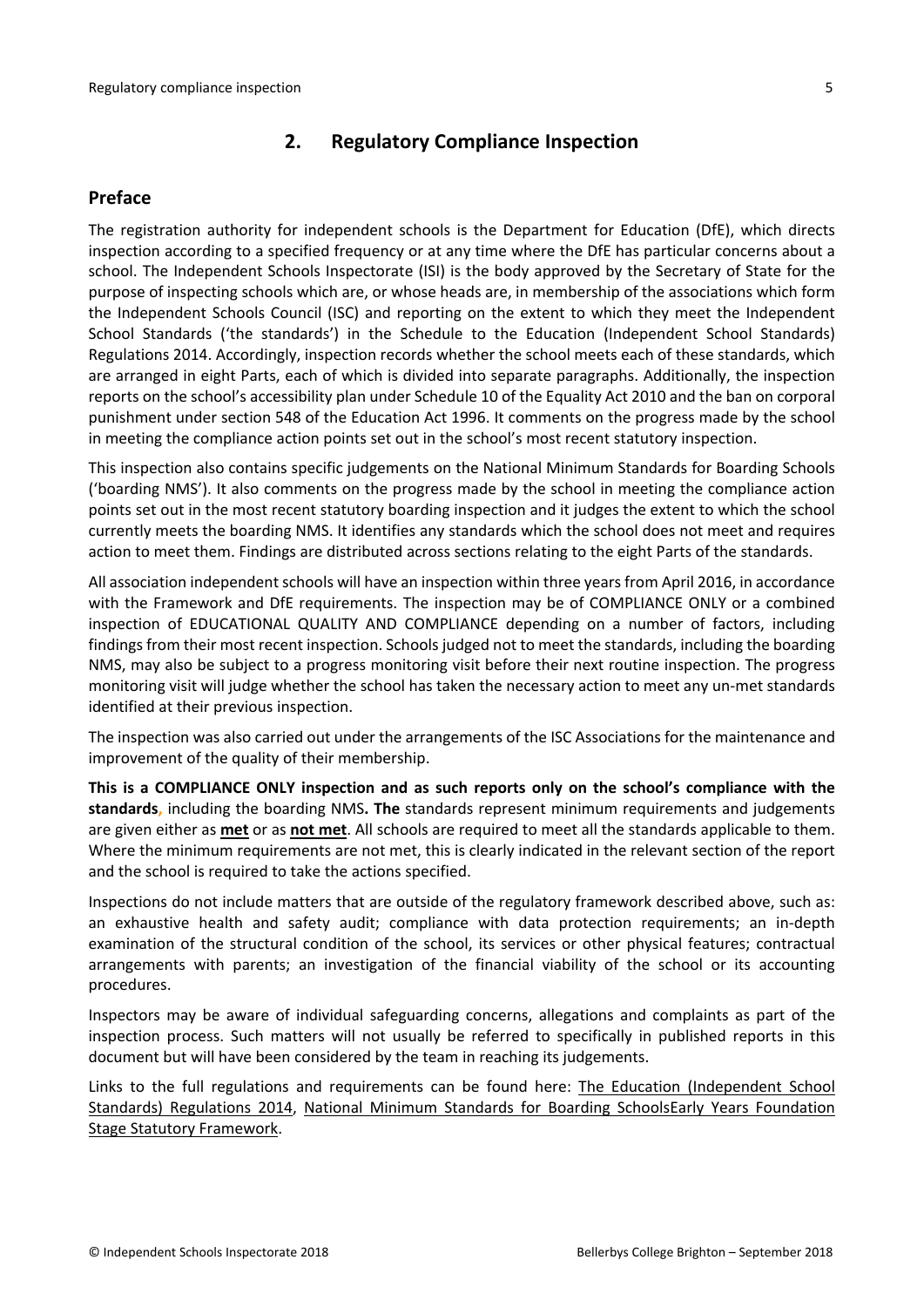#### <span id="page-5-0"></span>**Key findings**

2.1 The school meets the standards in the schedule to the Education (Independent School Standards) Regulations 2014, the National Minimum Standards for Boarding Schools 2015 and associated requirements, and no further action is required as a result of this inspection.

#### <span id="page-5-1"></span>**PART 1 – Quality of education provided**

- 2.2 Comparative data of pupils' performance at GCSE in the years 2015 to 2017 is not available. Results from 2018 indicate that pupils' performance has been in line with the national average for maintained schools.
- 2.3 In the sixth form, comparative data of pupils' performance in the years 2015 to 2017 is not available. Results in 2018 indicate that pupils' performance has been in line with the national average for sixth formers in maintained schools.
- 2.4 The curriculum is documented, supported by appropriate plans and schemes of work for the pupils and covers the required breadth of material. The teaching enables pupils to make good progress, encompasses effective behaviour management and is supported by suitable resources. A suitable framework for the assessment of pupils' performance is in place.
- **2.5 The standards relating to the quality of education [paragraphs 1–4] are met.**

#### <span id="page-5-2"></span>**PART 2 – Spiritual, moral, social and cultural development of pupils**

- 2.6 Principles and values are actively promoted which facilitate the personal development of pupils as responsible, tolerant, law-abiding citizens. Boarders' views are actively encouraged, and their opinions and concerns are appropriately considered by staff.
- **2.7 The standard relating to spiritual, moral, social and cultural development [paragraph 5] and NMS 17 and 19 are met.**

### <span id="page-5-3"></span>**PART 3 – Welfare, health and safety of pupils**

- 2.8 Arrangements are made to safeguard and promote the welfare of pupils by meansthat pay due regard to current statutory guidance; good behaviour is promoted; bullying is prevented so far as reasonably practicable; health and safety requirements are met, including those relating to fire safety; provision is made for first aid. Pupils are properly supervised; admission and attendance registers are maintained, as required, and there is a strategic approach to risk assessment. A disability access plan is in place.
- 2.9 An appropriate induction process for pupils new to boarding is implemented, and suitable provision is made for boarders' medical and health care, their food and drink and for managing boarders' laundry and possessions. Boarders have suitable contact with friends and family and access to a programme of activities. Boarding staff are appropriately trained and deployed. The school makes appropriate arrangements to provide long-term lodgings for some boarders.
- **2.10 The standardsrelating to welfare, health and safety [paragraphs 6–16], the requirement of Schedule 10 of the Equality Act 2010, and the ban on corporal punishment undersection 548 of the Education Act 1996, and NMS 2–4, 6–12, 15 and 16 and 20 are met.**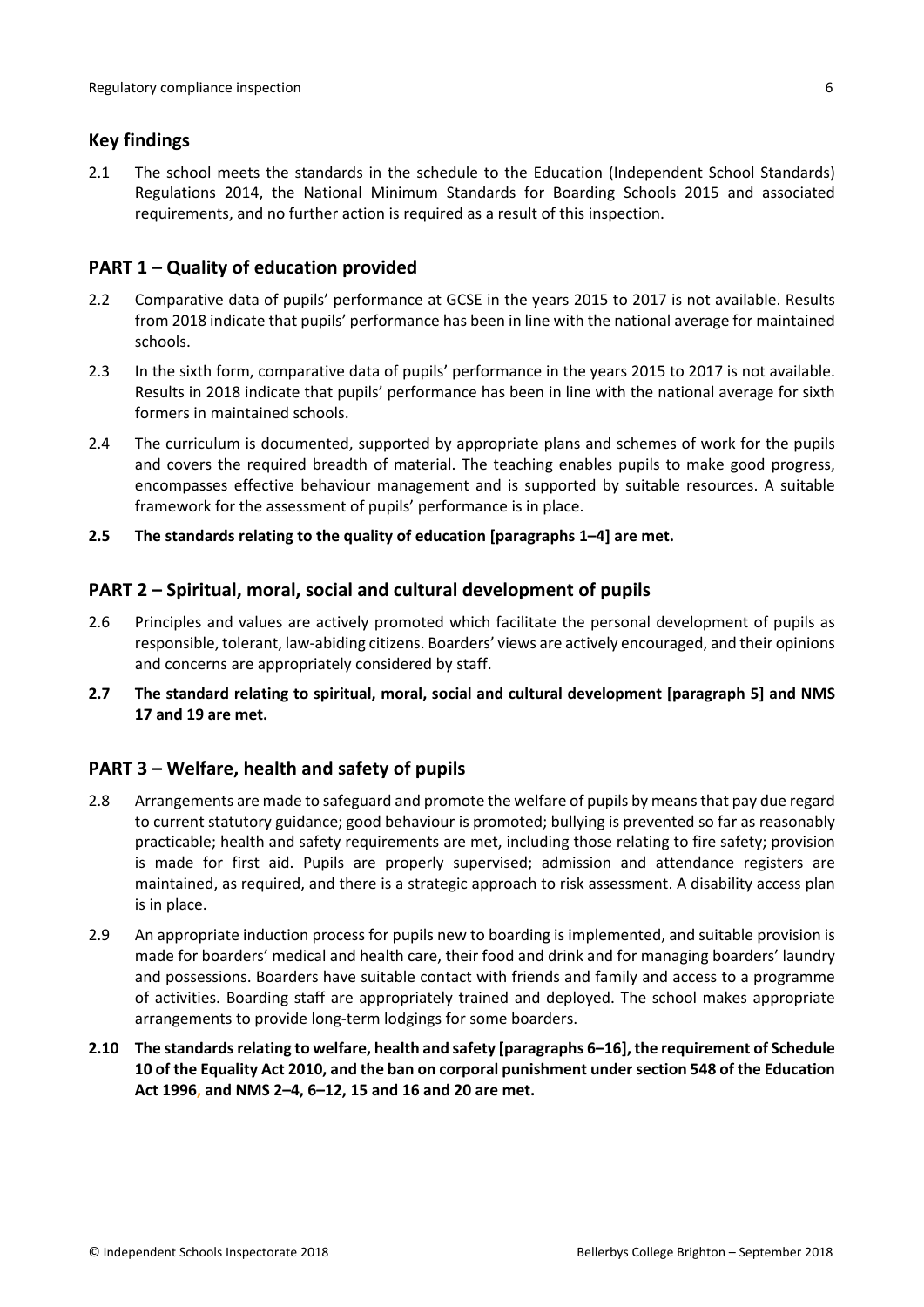## <span id="page-6-0"></span>**PART 4 – Suitability of staff, supply staff, and proprietors**

- 2.11 The school makes appropriate checks to ensure the suitability of staff, supply staff, and proprietors and a register is kept as required. Visitors to boarding accommodation are appropriately supervised and the school's arrangements for guardianship are suitably managed.
- **2.12 The standards relating to the suitability of those in contact with pupils at the school [paragraphs 17–21] and NMS 14 are met.**

#### <span id="page-6-1"></span>**PART 5 – Premises of and accommodation at schools**

2.13 Suitable toilet and changing facilities, and showering facilities where required by the standard, and appropriate accommodation for their medical and therapy needs are provided. The premises are maintained to a standard commensurate with health and safety; acoustics and lighting are appropriate; water provision is adequate. Suitable outdoor space is provided for physical education and outdoor play. Boarding accommodation is adequate for the needs of all boarders, and safeguards and promotes their welfare.

#### **2.14 The standardsrelating to the premises and accommodation [paragraphs 22–31] and NMS 5 are met.**

#### <span id="page-6-2"></span>**PART 6 – Provision of information**

- 2.15 A range of information is variously published, provided or made available to parents, inspectors and the Department for Education. These include details about the proprietor, the ethos of the school and the curriculum, and of the school's arrangements for admission, behaviour and exclusions, bullying, health and safety, first aid, details of the complaints procedure, and the number of complaints registered under the formal procedure during the preceding school year, and the provision for any with education, health and care plans or English as an additional language. They also include particulars of the school's academic performance during the preceding school year, inspection reports and (for parents only) a report at least annually of their own child's progress. The safeguarding policy is posted on the school's website. A suitable statement of boarding principles and practice is published by the school.
- **2.16 The standard relating to the provision of information [paragraph 32] and statement of boarding principles [NMS 1] are met.**

#### <span id="page-6-3"></span>**PART 7 – Manner in which complaints are handled**

- 2.17 Parental complaints, if any, are handled effectively through a three-stage process, (informal, formal and a hearing before a panel of three, one of whom is independent of the school). Each stage has clear time scales, and at the third stage the panel can make findings and recommendations which are communicated to the complainant. Records are kept appropriately, including of any action taken, whether or not a complaint is successful, and identifying those relating to the boarding provision.
- **2.18 The standard relating to the handling of complaints [paragraph 33] and NMS 18 are met.**

#### <span id="page-6-4"></span>**PART 8 – Quality of leadership in and management of school**

- 2.19 The proprietor ensures that the leadership and management demonstrate good skills and knowledge, and fulfil their responsibilities effectively, so that the other standards are consistently met and they actively promote the well-being of the pupils. Appropriate leadership and management of boarding ensure that the required policies and records are maintained and effectively monitored.
- **2.20 The standard relating to leadership and management of the school [paragraph 34] and NMS 13 are met.**